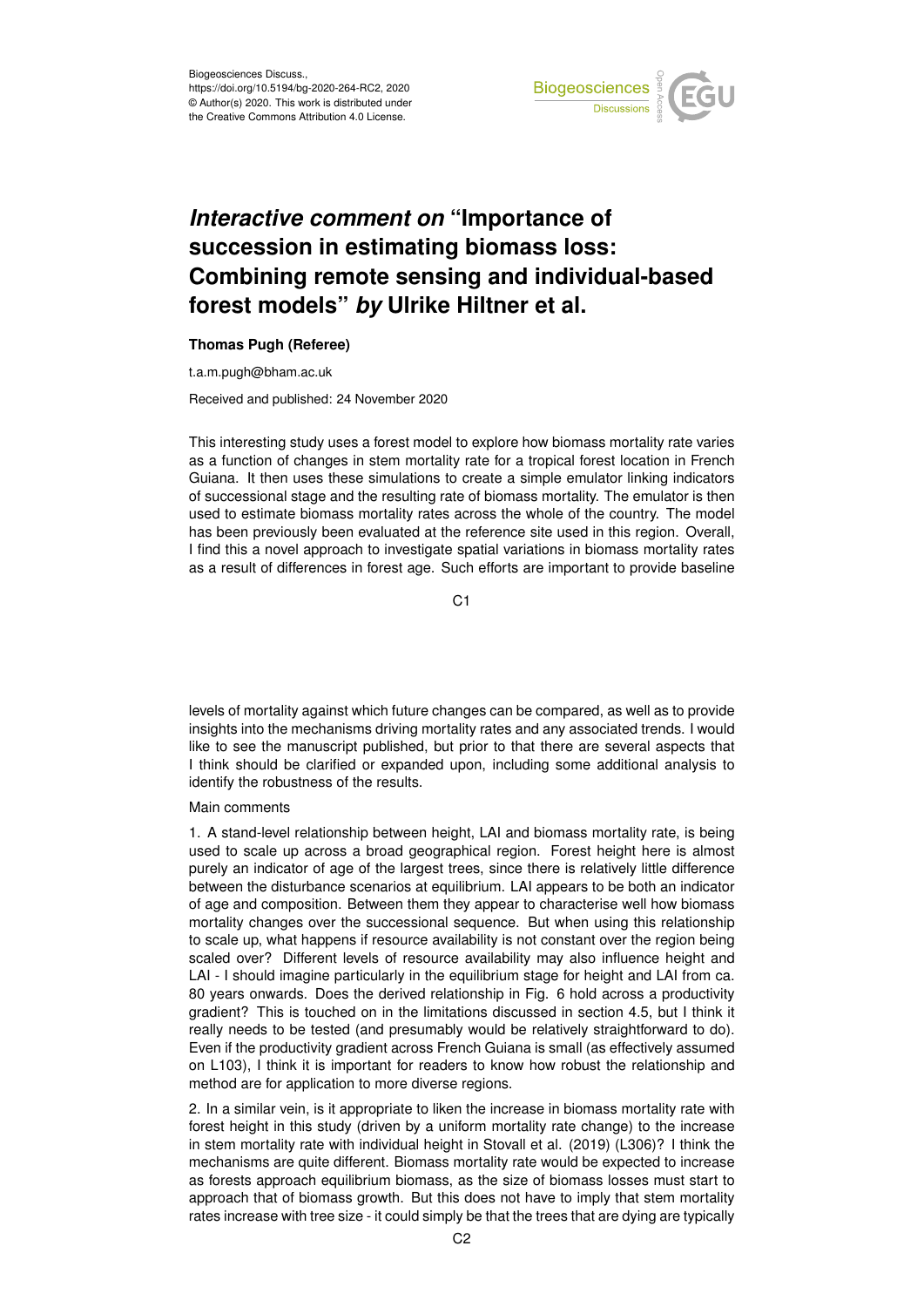larger. This is distinct from a mechanism in which individual tree mortality rates scale with individual height (e.g. Holzwarth et al., 2013; Rowland et al., 2015; Stovall et al., 2019). I suggest to add a bit more nuance in the discussion of this point. As an alternative comparison, in section 4.2, can the regression slopes instead be linked to the biogeographical patterns for the wider region from Johnson et al. (2016)? These patterns have been linked to a gradient in disturbance intensity and whilst Johnson et al. present biomass and stem mortality, rather than height and biomass mortality, FORMIND is simulating all components, facilitating a comparison.

3. It would also be good to see some independent evaluation of the extrapolation. Whilst observations for biomass mortality in the region are likely rather hard to come by, how similar is FORMIND simulated height and LAI to the Simard et al. and MODIS data used for the extrapolation? Are they very close to each other, or is a correction factor needed to account for biases in one or the other? I wonder if you could also compare biomass mortality rate with that from other plots in the Guiana Shield provided in Brienen et al. (2015)?

4. In section 4.4 it is stated that the new framework allows to assess residence time as a functional of successional stage, but I think this is a bit misleading. The term residence time comes loaded with implications about how long carbon stays in the system. But in a transient system (as opposed to an equilibrium one), this does not hold for the kind of calculation used here, and during succession the deviation from equilibrium is quite marked. The mean time a molecule of C entering a 50-year-old forest remains in that forest will likely be very different to the reciprocal of the biomass mortality rate at 50 years, because that molecule is more likely than its predecessors to be incorporated into a longer-lived later-successional PFT. In comparison, the biomass mortality rate is equivalently normalised to biomass but does not come with the same implications - it is unambiguously the rate at which carbon is currently leaving the system at that moment. I suggest only to use the concept of residence time here when averaging over the whole region (and then to term it turnover time, following Sierra et al., 2017).

 $C<sub>3</sub>$ 

5. The result that net primary production remained stable is very interesting and neat. But can you add a bit more discussion about what this result is ultimately based on? To what extent is it an emergent outcome of the model, versus an assumption that went into the PFT parameterisation?

6. Equation 3 implies that GPP = AGB dead, which cannot be the case, as autotrophic respiration, allocation to soft tissue and allocation belowground need to be subtracted from GPP in order to get to woody NPP (i.e. woody biomass increment), which would be considered equivalent to AGB\_dead at equilibrium (assuming that AGB is only counting the woody component of the total biomass). So, the tau obtained from AGB\_total/GPP would be much smaller than that from AGB\_total/AGB\_dead. As FORMIND simulates GPP, a turnover time metric for comparison with Carvalhais et al. (2014) could be calculated, but it should be defined separately to the biomass turnover time with respect to mortality.

7. The LAI and height products used for extrapolation have errors associated with them. To what extent do these errors propagate through to uncertainty in the biomass mortality rates? I think Fig. 7 should be associated with an error field at least based on the input uncertainty, if not also the uncertainty in the regression fit.

8. Why only 1 month of LAI data (L170)? Doesn't this expose your results to potential seasonal LAI variations? Wouldn't an average over several years provide a more likefor-like comparison with the model output?

## Minor comments

line 33. Imprecise statement. 471 Pg C is much less than half of the terrestrial carbon stock (assuming vegetation + soils) given most estimates. Given the reference to Pan et al. (2011), I think you mean "forest carbon stocks"?

l47. What is an, "increase in associated physiological mechanisms"?

l51. I always find disturbance a slippery term which can be used to refer to a very wide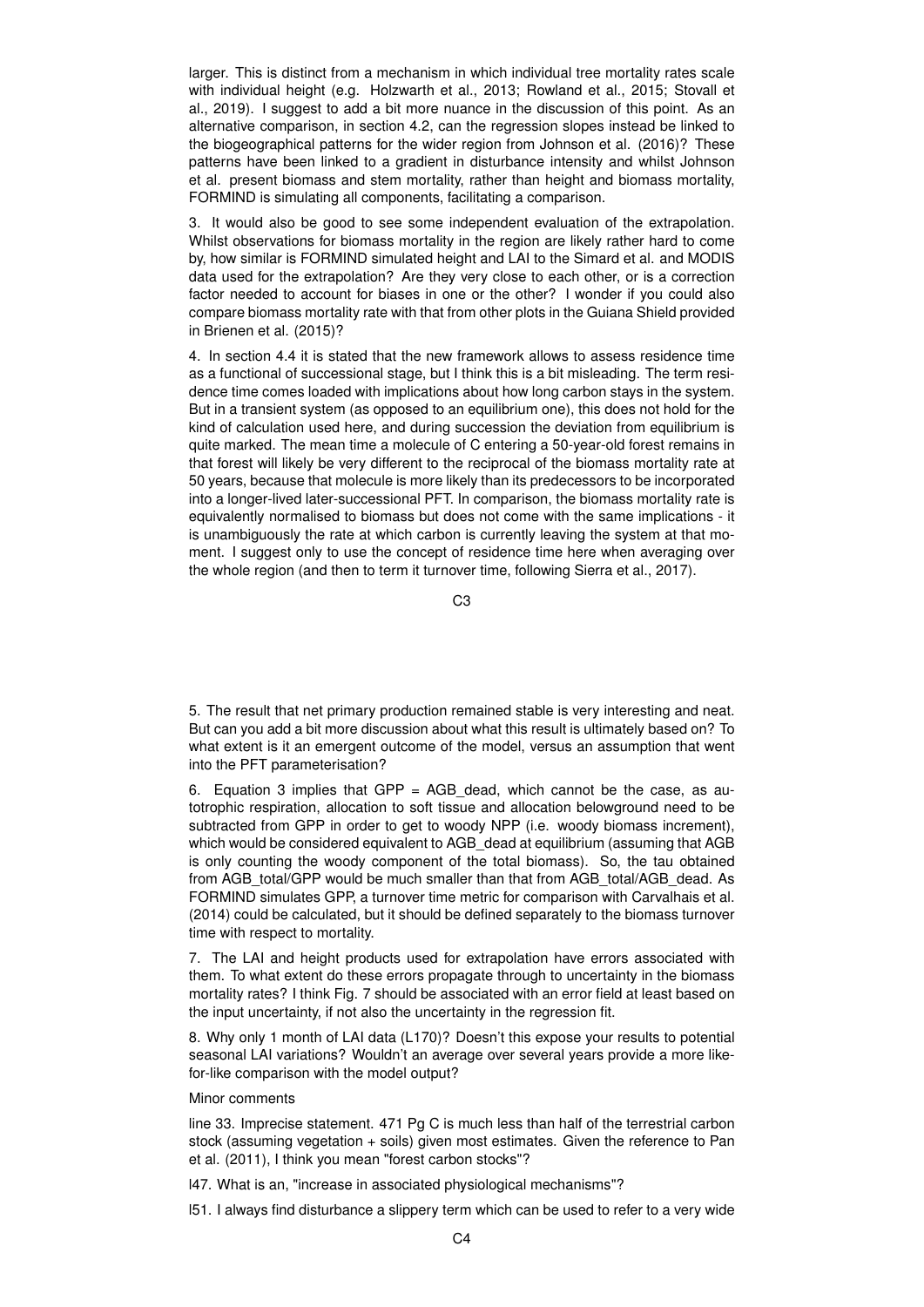range of things. In this paragraph you give a general list of things that can be referred to as disturbances. I think you are defining disturbance as everything which is not related to competition, which is fine of course, but could you give an explicit definition of what is considered as disturbance for the purposes of this study?

L191. GPP is not the right indicator for a statement about "fixing five times more carbon in biomass" (see above). Can you show woody NPP? Or simply say, "fixing five times more carbon"?

Fig. 4. ODM is not included in the figure, just the caption.

L301. The statement needs refining. Tree height is the strongest predictor of tree mortality out of which basket of indicators? At the individual tree level other predictors can be very important (see e.g. Esquivel-Muelbert et al., 2020), so it needs to be clear what is being compared to what.

L366. I would suggest that biomass mortality rates depended on functional composition and level of divergence of C input and output fluxes from equilibrium, with LAI and forest height being indicators of these, not the drivers themselves.

L396. "more biomass is dying", or, "biomass is dying at a faster rate"? (because the map shows rates, rather than fluxes).

# References

Brienen, R. J. W., Phillips, O. L., Feldpausch, T. R., Gloor, E., Baker, T. R., Lloyd, J., Lopez-Gonzalez, G., Monteagudo Mendoza, A., Malhi, Y., Lewis, S. L., Vásquez Martinez, R., Alexiades, M., Álvarez Dávila, E. A., Alvarez-Loayza, P., Andrade, A., Aragão, L. E. O. C., Araujo Murakami, A., Arets, E. J. M. M., Arroyo, L., Aymard C., G. A., Bánki, O. S., Baraloto, C., Barroso, J. G., Bonal, D., Boot, R., Camargo, J. L., Castilho, C., Chama, V., Chao, K.-J., Chave, J., Comiskey, J. A., Cornejo, F., Da Costa, L., De Oliveira, E. A., Di Fiore, A., Erwin, T. L., Fauset, S., Forsthofer, M., Grahame, S. E., Groot, N. E., Herault, B., Higuchi, N., Honorio C., E., Keeling, H.,

C5

Killeen, T., Laurance, W., Laurance, S., Licona, J.-C., Magnussen, W. E., Marimon, B. S., Marimon-Junior, B. H., Mendoza, C., Neill, D., Nogueira, E. M., Nunez, P., Pallqui Camacho, N. C., Parada, A., Pardo, G., Peacock, J., Pena-Claros, M., Pickavance, G. C., Pitman, N. C. A., Poorter, L., Prieto, A., Quesada, C. A., Ramírez, F., Ramírez-Angulo, H., Restrepo, Z., Roopsind, A., Rudas, A., Salomão, R. P., Schwarz, M., Silva, N., Silva-Espejo, J. E., Silveira, M., Stropp, J., Talbot, J., Ter Steege, H., Teran-Aguilar, J., Terborgh, J., Thomas-Caesar, R., Toledo, M., Torello-Raventos, M., Umetsu, R. K., Van Der Heijden, G. M. F., Van Der Hout, P., Guimaraes Vieira, I., Vieira, S. A., Vilanova, E., Vos, V. and Zagt, R. J.: Long-term decline of the Amazon carbon sink, Nature, 519(7543), 344–348, doi:10.1038/nature14283, 2015.

Esquivel-Muelbert, A., Phillips, O. L., Brienen, R. J. W., Fauset, S., Sullivan, M. J. P., Baker, T. R., Chao, K. J., Feldpausch, T. R., Gloor, E., Higuchi, N., Houwing-Duistermaat, J., Lloyd, J., Liu, H., Malhi, Y., Marimon, B., Marimon Junior, B. H., Monteagudo-Mendoza, A., Poorter, L., Silveira, M., Torre, E. V., Dávila, E. A., del Aguila Pasquel, J., Almeida, E., Loayza, P. A., Andrade, A., Aragão, L. E. O. C., Araujo-Murakami, A., Arets, E., Arroyo, L., Aymard C, G. A., Baisie, M., Baraloto, C., Camargo, P. B., Barroso, J., Blanc, L., Bonal, D., Bongers, F., Boot, R., Brown, F., Burban, B., Camargo, J. L., Castro, W., Moscoso, V. C., Chave, J., Comiskey, J., Valverde, F. C., da Costa, A. L., Cardozo, N. D., Di Fiore, A., Dourdain, A., Erwin, T., Llampazo, G. F., Vieira, I. C. G., Herrera, R., Honorio Coronado, E., Huamantupa-Chuquimaco, I., Jimenez-Rojas, E., Killeen, T., Laurance, S., Laurance, W., Levesley, A., Lewis, S. L., Ladvocat, K. L. L. M., Lopez-Gonzalez, G., Lovejoy, T., Meir, P., Mendoza, C., Morandi, P., Neill, D., Nogueira Lima, A. J., Vargas, P. N., de Oliveira, E. A., Camacho, N. P., Pardo, G., Peacock, J., Peña-Claros, M., Peñuela-Mora, M. C., Pickavance, G., Pipoly, J., Pitman, N., Prieto, A., Pugh, T. A. M., Quesada, C., Ramirez-Angulo, H., de Almeida Reis, S. M., Rejou-Machain, M., Correa, Z. R., Bayona, L. R., Rudas, A., Salomão, R., Serrano, J., Espejo, J. S., Silva, N., Singh, J., Stahl, C., Stropp, J., Swamy, V., Talbot, J., ter Steege, H., et al.: Tree mode of death and mortality risk factors across Amazon forests, Nat. Commun., 11(1), doi:10.1038/s41467-020-18996-3, 2020.